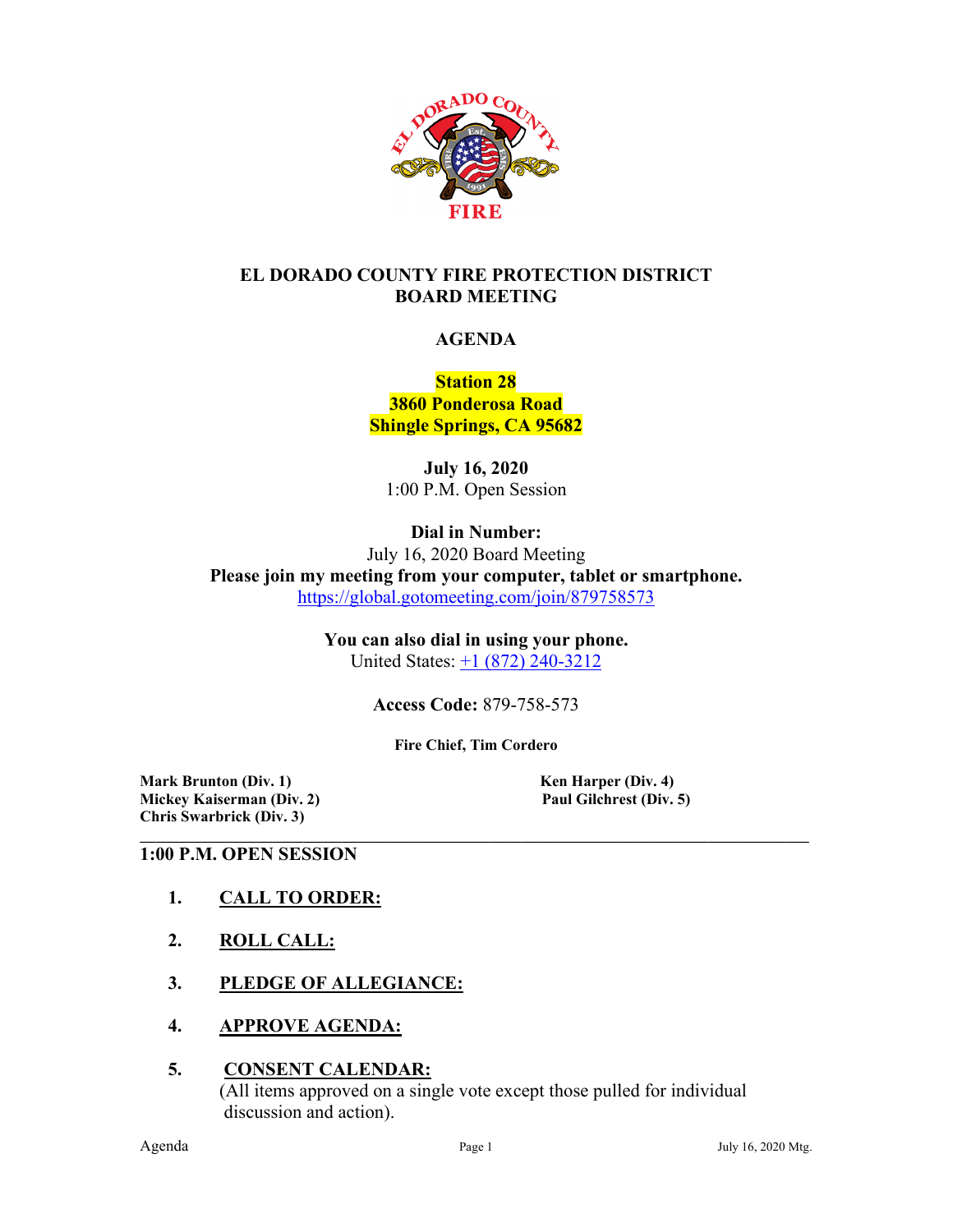- A. Minutes: June 18, 2020 Board Meeting
- B. Claim Payments/Deposits:

| District Claims FY 19/20: | District Claim FY 20/21 | District Deposit |
|---------------------------|-------------------------|------------------|
| \$1,520.65                | \$21,979.36             | \$5,529.40       |
| \$70,660.27               | \$616,999.62            | \$616,999.62     |
| \$303,843.27              | \$1,842,155.00          | \$7,116.00       |
| \$1,438.61                |                         |                  |
| \$7,547.14                |                         |                  |
| \$36,177.10               |                         |                  |

# **6. PUBLIC COMMENT:**

(Any person wishing to address the Board on any item that is not on the agenda may do so at this time. Public comments are limited to three minutes per person).

# **7. DEPARTMENTAL MATTERS:**

- A. Resolution 2020-05 Collection of Assessment and Voter Approved Special Taxes.
- B. Grand Jury Report Update
- C. Adopt Board Committee Guidelines
- D. Review/Discuss Purchase of New Apparatus
- E. Command Staff Assignment to Directors
- F. Station 74 Utilization with Cal Fire
- G. Board Policy 4030 Remuneration and Reimbursement
	- Discussion

# **8. COMMITTEE REPORTS:**

- A. Facilities & Equipment (Brunton, Kaiserman)
- B. Fire Prevention (Gilchrest, Harper)
- C. Human Resources (Swarbrick, Harper)
- D. Budget and Finance (Kaiserman, Gilchrest)
- E. Communications & Outreach (Brunton, Gilchrest)

# **9. CORRESPONDENCE AND COMMUNICATION:**

- Fire Engine Response Statistics.
- Medic Unit Response Statistics.
- Thank you letter from Sheriff John D'Agostini
- Social media correspondence from Tiffani Baugh

# **10. CHIEF OFFICER QUARTERLY REPORT:**

# **11. FIRE CHIEF'S REPORT:**

#### **12. BOARD COMMENTS:**

#### **13. FUTURE AGENDA ITEMS:**

Next regularly scheduled Board Meeting, August 20, 2020